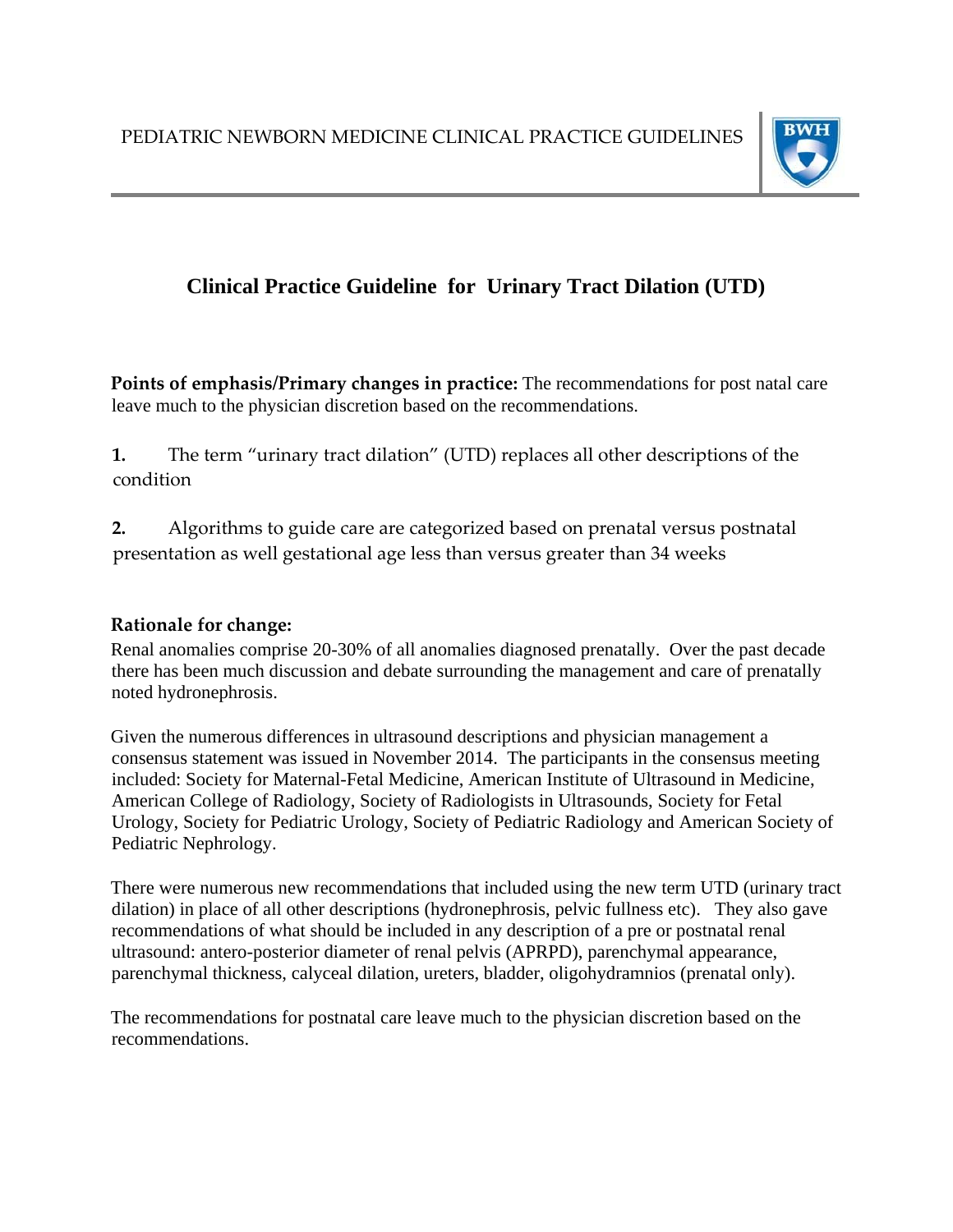

\*certain situations [e.g. posterior urethral valves, bilateral severe hydronephrosis) may require more expedient follow up